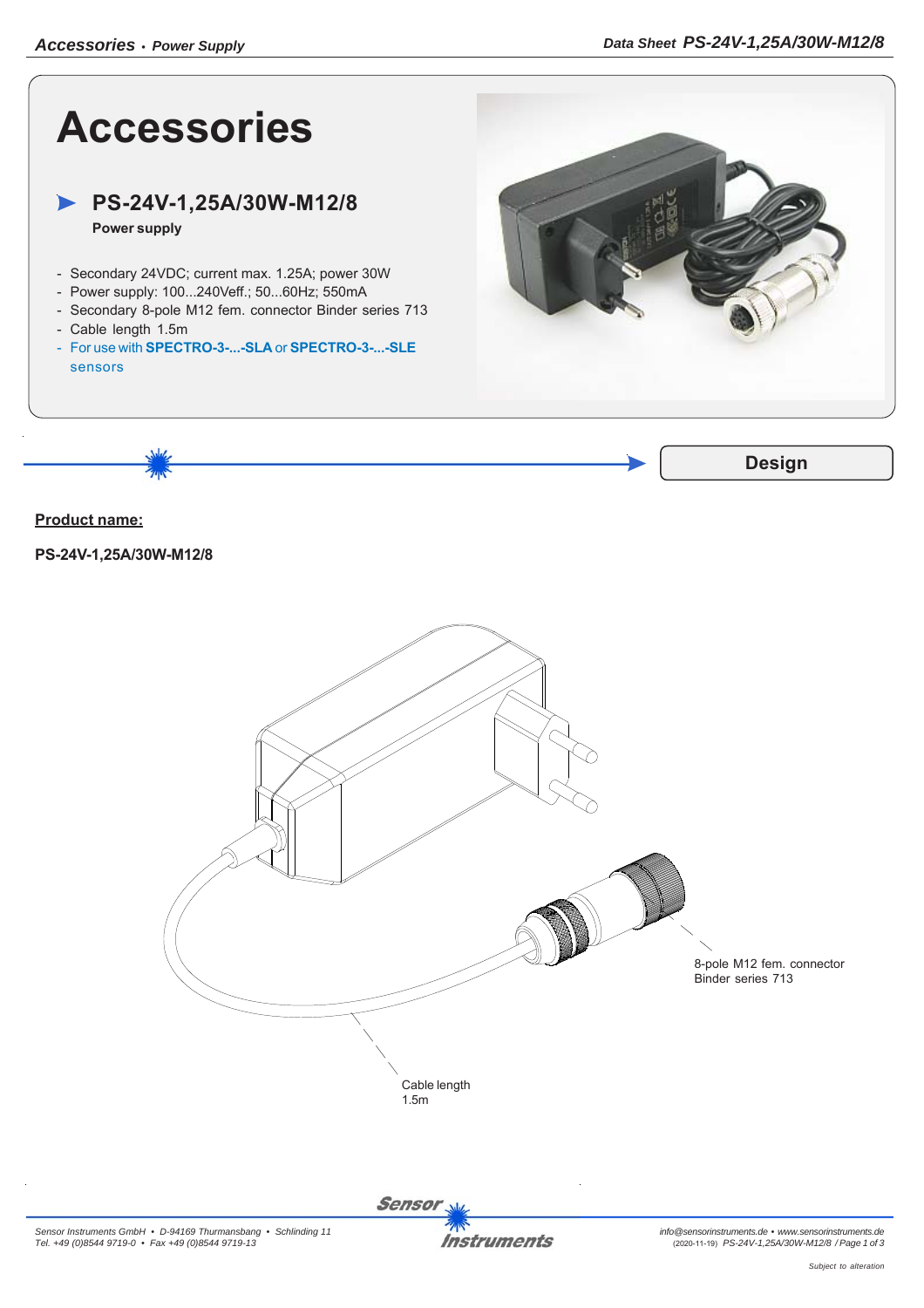

All dimensions in mm

Sensor<sub>N</sub>

**Instruments**